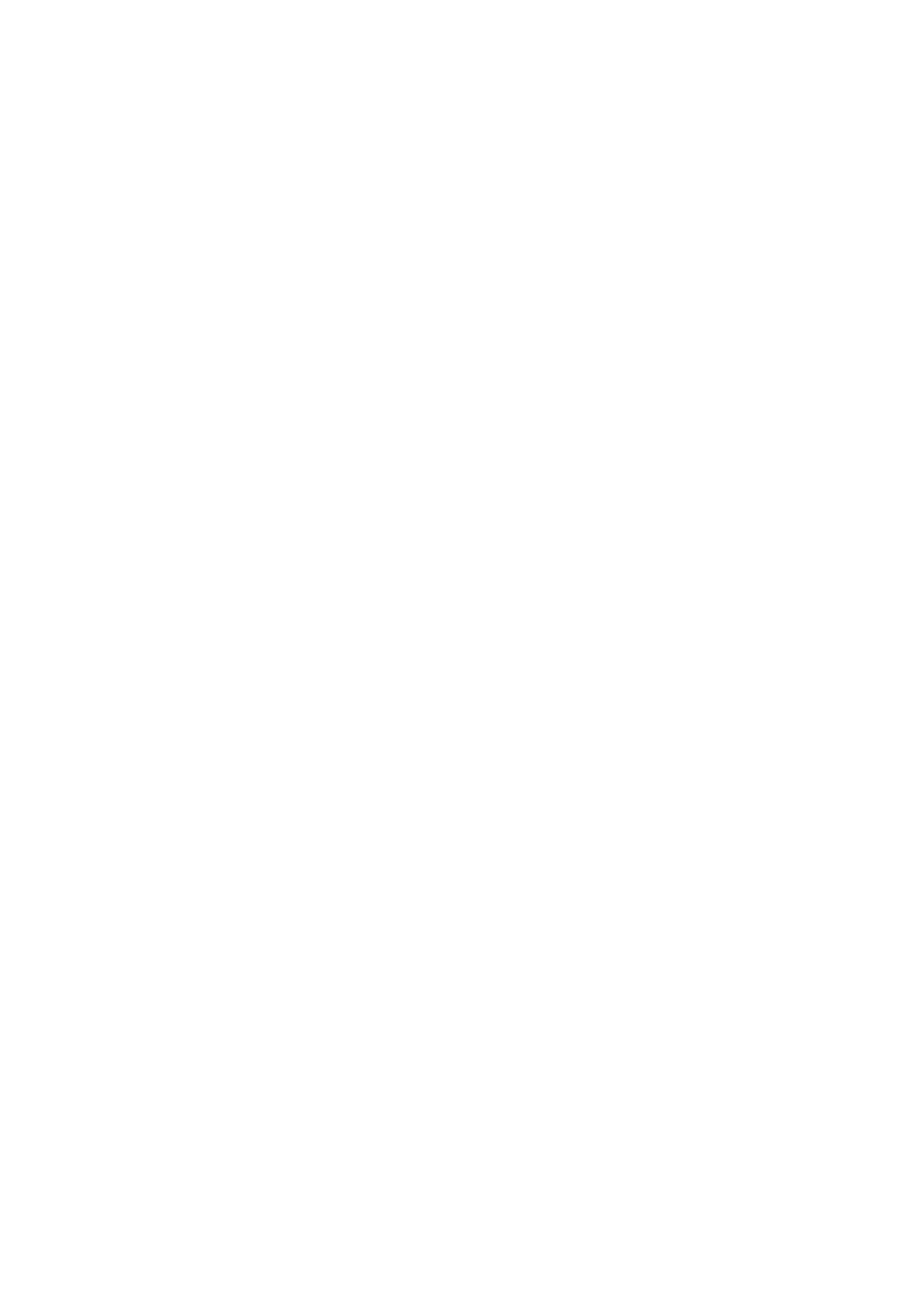

# **STATES OF JERSEY (AMENDMENTS AND CONSTRUCTION PROVISIONS No. 6) (JERSEY) REGULATIONS 2005**

*Made 24th May 2005*

*Coming into force in accordance with Regulation 5*

**THE STATES**, in pursuance of Article 49 of the States of Jersey Law 2005,<sup>1</sup> have made the following Regulations –

## <span id="page-2-0"></span>**1 Education (Jersey) Law 1999 – amended**

- (1) In this Regulation, any reference to a provision is a reference to the provision in the Education (Jersey) Law 1999. 2
- (2) In Article  $1 -$ 
	- (a) in paragraph (1) the definition "Committee" shall be deleted;
	- (b) in paragraph (1) after the definition "medical officer" there shall be inserted the following definition –
		- " 'Minister' means the Minister for Education, Sport and Culture;".
- (3) In Article 7(3) for the words "it shall consult" there shall be substituted the words "the Minister shall consult".
- (4) In Article 8 for the words "established by it" there shall be substituted the words "established by the Minister".
- (5) In Article 13(2) for the words "if it is" there shall be substituted the words "if the Minister is".
- (6) In Article 14(1) for the words "officer of the Committee" there shall be substituted the words "officer in an administration of the States for which the Minister is assigned responsibility".
- (7) In Article 16(1)(b) for the words "they consider" there shall be substituted the words "the Minister considers".
- (8) In Article 23(1) for the words "as it considers" there shall be substituted the words "as the Minister considers".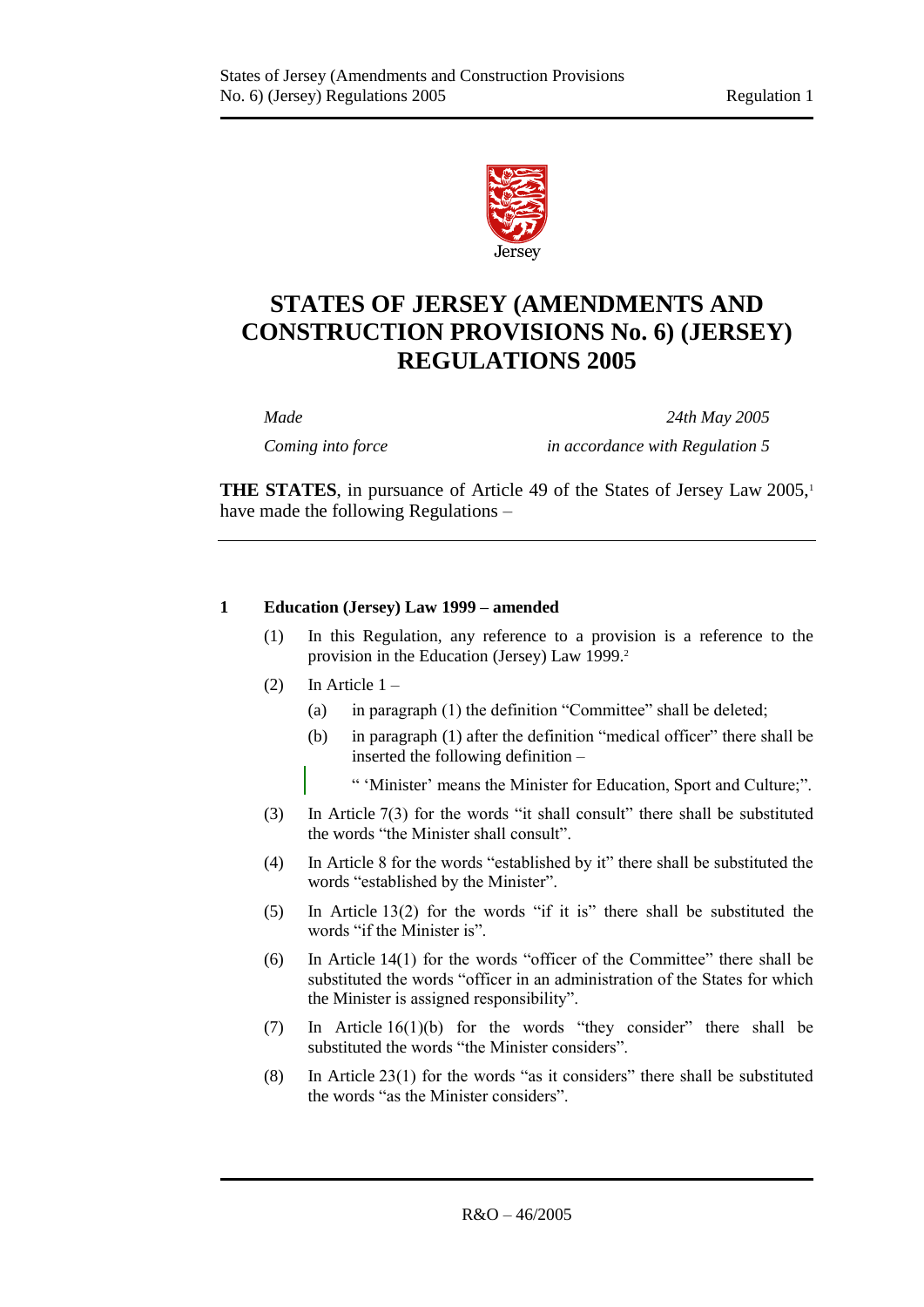- (9) In Article 24(1) for the words "as it thinks fit" there shall be substituted the words "as the Minister thinks fit".
- (10) In Article 30 for the words "known by it" there shall be substituted the words "known by the Minister".
- (11) For Article 31(4) there shall be substituted the following paragraph
	- "(4) The Minister may by written direction delegate the power to receive and determine any appeal under paragraph  $(2)(g)$  to the Director of Education or to a panel of persons appointed by the Minister for the purpose, subject to the conditions, exceptions or qualifications that the Minister may specify in the direction.".
- (12) In Article 40(2) for the words "as the Committee require" there shall be substituted the words "as the Minister requires".
- (13) In Article 40(3) for the words "if it is satisfied" there shall be substituted the words "if the Minister is satisfied".
- (14) In Article 40(4) for the words "as it thinks fit" there shall be substituted the words "as the Minister thinks fit".
- (15) In Article 42 for the words "its functions" there shall be substituted the words "the Minister's functions".
- (16) In Article 43(2) for the words "it shall cause" there shall be substituted the words "the Minister shall cause".
- (17) In Article 48(2) for the words "as appear to it" and "report back to it" there shall be substituted the words "as appears to the Minister" and "report back to the Minister" respectively.
- (18) In Article 49(2) for the words "its control" there shall be substituted the words "the Minister's control".
- (19) In Article 50(1) for the words "its duties" there shall be substituted the words "the Minister's duties".
- (20) In Article 53 for the words "its duties and exercise its powers under this Part so as to make the most efficient use of the resources available to it" there shall be substituted the words "the Minister's duties and exercise the Minister's powers under this Part so as to make the most efficient use of the resources available to him or her".
- (21) In Article 54(1)(a) and (b) for the words "the Committee's" there shall be substituted the words "the Minister's".
- (22) For Article 55 of the Education (Jersey) Law 1999 there shall be substituted the following Article –

#### **"55 Appointment of Director of Education**

There shall be appointed by the Chief Minister a person, to be known as the Director of Education, who shall carry out the duties that are assigned to him or her by the Minister for Education, Sport and Culture.".

(23) In Article 58(1) for the words "think fit" there shall be substituted the words "thinks fit".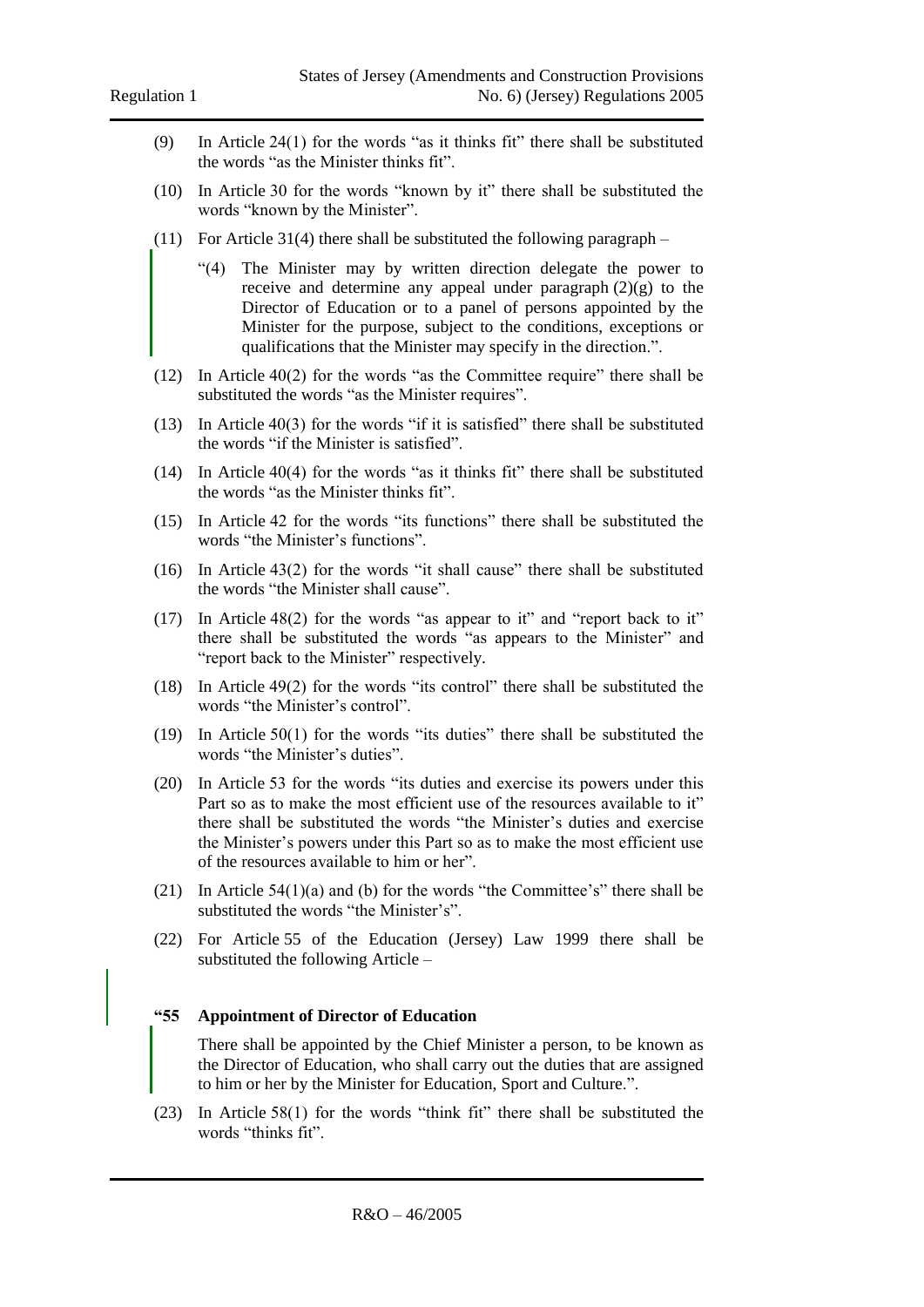- (24) In Article 58(4) for the words "Committee under" and "Committee itself" there shall be substituted the words "Minister under" and "Minister himself or herself" respectively.
- (25) In Article 61 for the words "its functions" there shall be substituted the words "the Minister's functions".
- (26) In Article 62(3) for the words "The Committee shall not make such arrangements in relation to a child whose parent has given notice to it" there shall be substituted the words "The Minister shall not make such arrangements in relation to a child whose parent has given notice to the Minister"
- (27) In Articles 65(1) and 66(a) for the words "its duties" there shall be substituted the words "the Minister's duties".
- (28) In the following provisions for the word "Committee" in each place where it appears there shall be substituted the word "Minister" –
	- (a) Article 1(1), definitions of "medical officer" and "prescribed";
	- (b) Article 5(2);
	- (c) the heading to, and paragraphs  $(2)$ ,  $(3)$ ,  $(4)$ ,  $(5)$ ,  $(6)$  and  $(7)$  of, Article 7;
	- (d) Article 8 and its heading;
	- (e) Article 9;
	- (f) the heading to, and paragraphs (1) and (2) of, Article 10;
	- (g) Article 11 and its heading;
	- (h) Article 13(1), (2), (3) and (4);
	- (i) Article 14(3);
	- (i) Article 15(1), (2) and (3);
	- (k) Article 16(1), (4) and (5);
	- (l) Article 18;
	- (m) Article 21;
	- (n) Article 23(1) and (2);
	- (o) Article 24(1) and (2);
	- (p) the heading to, and paragraphs  $(1)$ ,  $(2)$  and  $(3)$  of, Article 29;
	- (q) Article 30 and its heading;
	- $(r)$  Article 31(3);
	- (s) Article 32;
	- (t) Article 34 and its heading;
	- (u) Article  $38(1)$  and  $(2)(e)$ ;
	- (v) Article 40(1), (3), (4), (5) and (6);
	- (w) Article 41;
	- (x) Article 42;
	- (y) Article 43(1), (2), (3), (4) and (6);
	- (z) Article 45;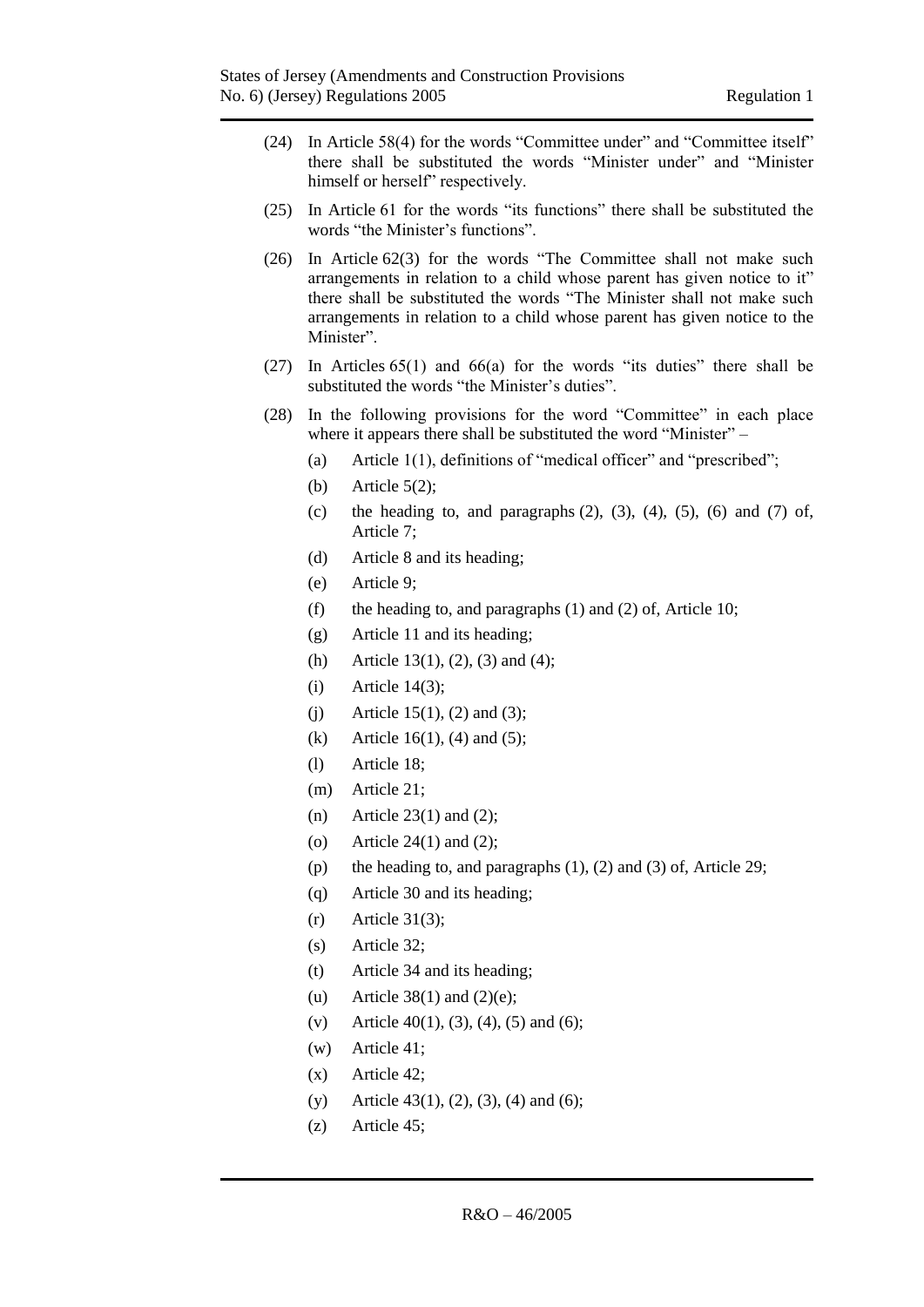- (aa) Article 46 and its heading;
- (ab) Article 47 and its heading;
- (ac) the heading to, and paragraphs (1) and (2) of, Article 48;
- (ad) the heading to, and paragraphs (1) and (2) of, Article 49;
- (ae) the heading to, and paragraphs (1), (2) and (3) of, Article 50;
- (af) Article 51;
- (ag) Article  $52(1)$  and (2);
- (ah) Article 53 and its heading;
- (ai) the heading to, and paragraph (1) of, Article 54;
- (aj) paragraphs (1) and (2) of, Article 56;
- (ak) Article 57(6), (7) and (8);
- (al) the heading to, and paragraphs  $(1)$ ,  $(2)$  and  $(3)$  of, Article 58;
- (am) Article 61;
- (an) Article  $62(1)$  and  $(2)$ ;
- (ao) the heading to, and paragraphs (1), (2) and (3) of, Article 64;
- (ap) Article  $65(1)$ ;
- (aq) Article 66 and the heading to the Article;
- (ar) Article  $68(1)(b)$  and  $(2)$ .
- (29) In Schedule 3, in paragraphs 4(2) and 6(1) and (2), for the word "Committee" in each place where it appears there shall be substituted the word "Minister".
- $(30)$  In Schedule 4
	- (a) for paragraph  $5(1)(b)$  there shall be substituted the following subparagraph –
		- "(b) one person nominated for the time being by the Minister and referred to in this Schedule as the 'nominated governor';";
	- (b) in paragraph 6(7) for the words "governor, it shall" there shall be substituted the words "governor, the Minister shall";
	- (c) in the following provisions for the word "Committee" in each place where it appears there shall be substituted the word "Minister" –
		- (i) paragraph  $5(6)$ ,
		- (ii) paragraph  $6(1)$ ,  $(5)$  and  $(7)$ ,
		- (iii) paragraph 9(1),
		- (iv) paragraph  $10(1)$ , (2) and (3),
		- (v) paragraph 11;
		- (vi) paragraph 13(2),
		- (vii) paragraph 19(2),
		- (viii) paragraph 20(3),
		- $(ix)$  paragraph 21(4),
		- $(x)$  paragraph  $22(2)(a)$ .
- $(31)$  In Schedule  $5 -$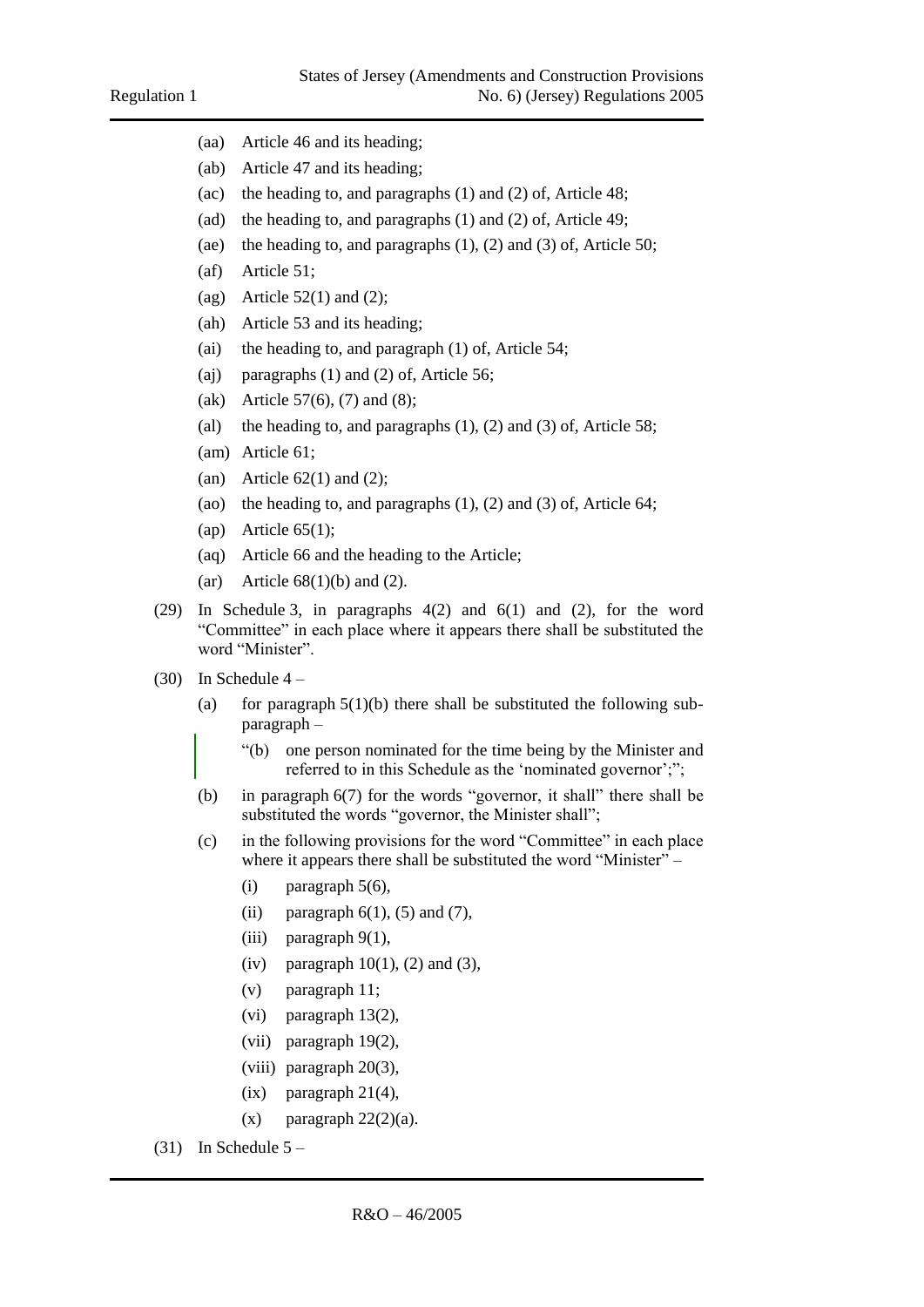- (a) for paragraph 5(2) there shall be substituted the following paragraph –
	- "(2) The Minister shall appoint a person to be the vicechairman.";
- (b) in paragraph 6(1) for the words "officer of the Committee" there shall be substituted the words "officer in an administration of the States for which the Minister is assigned responsibility";
- (c) in the following provisions for the word "Committee" in each place where it appears there shall be substituted the word "Minister" –
	- (i) paragraph 2(c),
	- (ii) paragraph 5(3),
	- (iii) paragraph  $6(2)(a)$ ,
	- (iv) paragraph 9.
- (32) In Schedule  $6 -$ 
	- (a) for paragraph 3(c) there shall be substituted the following paragraph –
		- "(c) 6 persons nominated by the Minister.";
	- (b) in paragraph 4(3) for the words "Committee shall invite a body which appears to it" there shall be substituted the words "Minister" shall invite a body which appears to him or her";
	- (c) in the following provisions for the word "Committee" in each place where it appears there shall be substituted the word "Minister" –
		- (i) paragraph  $2(a)$ , (b) and (c),
		- (ii) paragraph  $4(1)$  and  $(2)$ ,
		- (iii) paragraph  $5(2)(a)$ ,
		- (iv) paragraph 7(3),
		- (v) paragraph  $8$  and  $8(a)$ .

#### <span id="page-6-0"></span>**2 Public Records (Jersey) Law 2002 – amended**

- (1) In this Regulation, any reference to a provision is a reference to the provision in the Public Records (Jersey) Law 2002. 3
- (2) In Article 1 in paragraph  $(1)$ 
	- (a) the definition "Committee" shall be deleted;
	- (b) after the definition "function" there shall be inserted the following definition –
		- " 'Minister' means the Minister for Education, Sport and Culture;".
- (3) In Article  $5(1)(g)(iii)$  for the words "Committee of the States" there shall be substituted the word "Minister".
- (4) In Article 31(5)(d) for the words "Education, Sport and Culture Committee" there shall be substituted the word "Minister".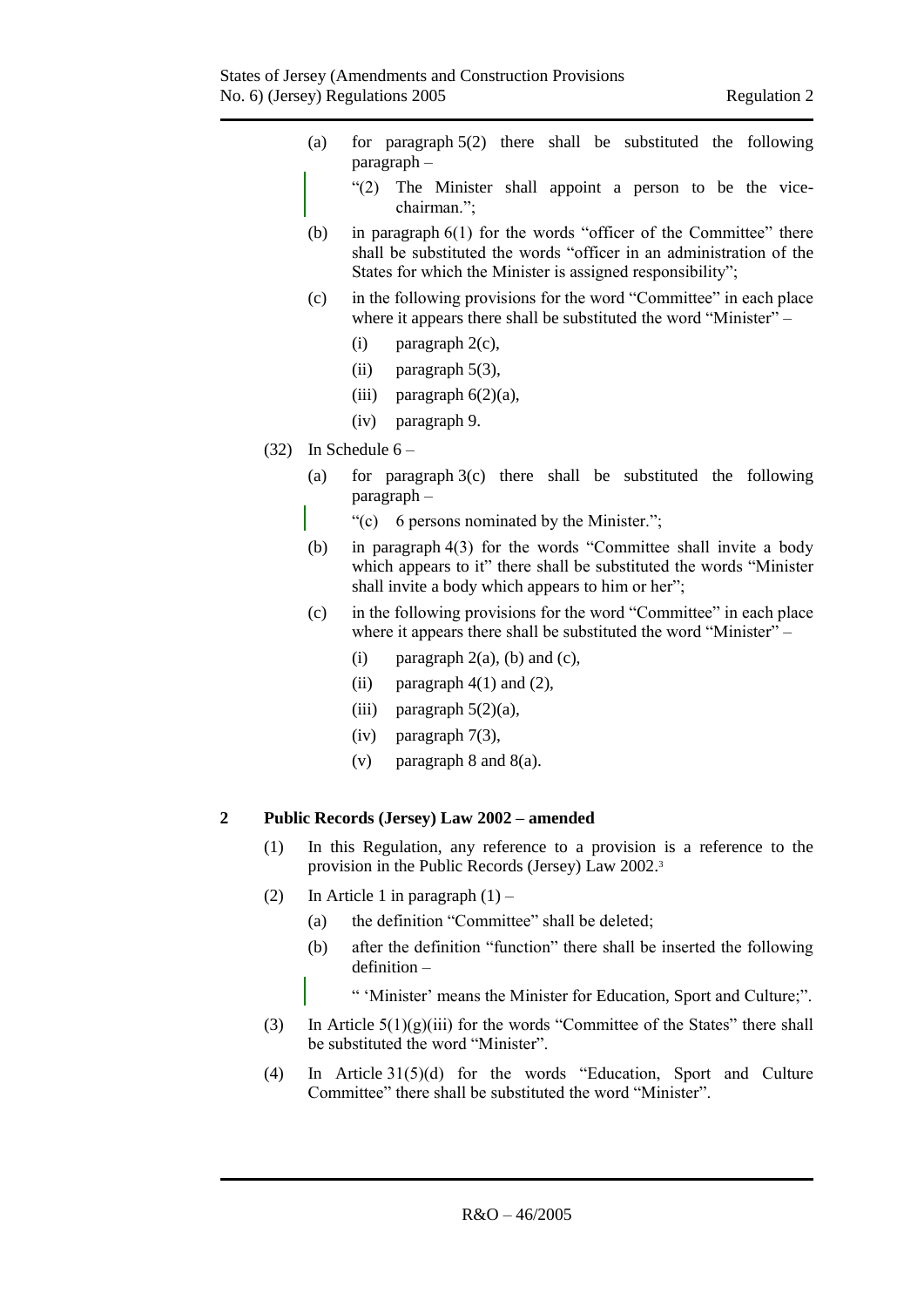- (5) For Article 44(2)(b) of the principal Law there shall be substituted the following sub-paragraphs –
	- "(b) the Trust, any member of the Trust, and any person who is, or is acting as, an officer, employee or agent of the Trust or performing any duty or exercising any power on behalf of the Trust;
	- (ba) the Minister and an officer in an administration of the States for which the Minister is assigned responsibility;".
- (6) In the following provisions for the word "Committee" in each place where it appears there shall be substituted the word "Minister" –
	- (a) Article 14(2), (4) and (5):
	- (b) Article  $16(c)$  and (e);
	- (c) Article  $42(1)$ ;
	- (d) Article  $43(1)(a)$ ;
	- (e) Article 49(2) and  $(3)(b)$ ;
	- (f) Schedule 2, paragraphs  $1(3)$ , (4) and (5).

## <span id="page-7-0"></span>**3 Day Care of Children (Jersey) (Law) 2002**

- (1) In this Regulation, any reference to a provision is a reference to the provision in the Day Care of Children (Jersey) Law 2002. 4
- (2) In Article  $1 -$ 
	- (a) in paragraph (1) the definition "Committee" shall be deleted;
	- (b) in paragraph (1) for sub-paragraph  $(c)(ii)$  of the definition "day carer" there shall be substituted the following sub-paragraph –
		- "(ii) an appointed foster parent or a person who is fostering them privately, and";
	- (c) after the definition "day carer" there shall be inserted the following definition –

" 'Minister' means the Minister for Education, Sport and Culture;".

- (3) In Article 2(4) for the words "if it is satisfied" there shall be substituted the words "if he or she is satisfied".
- (4) In Article 2(5) for the words "in its absolute" there shall be substituted the words "in the Minister's absolute".
- (5) In Article  $2(5)(b)$  for the words "as it thinks" there shall be substituted the words "as the Minister thinks".
- (6) In Article 4(1) for the words "it may impose" there shall be substituted the words "the Minister may impose".
- (7) In Article  $4(1)(c)$  for the words "it may specify" there shall be substituted the words "the Minister may specify".
- (8) In Article  $4(1)(f)$  for the words "it considers appropriate" there shall be substituted the words "the Minister considers appropriate".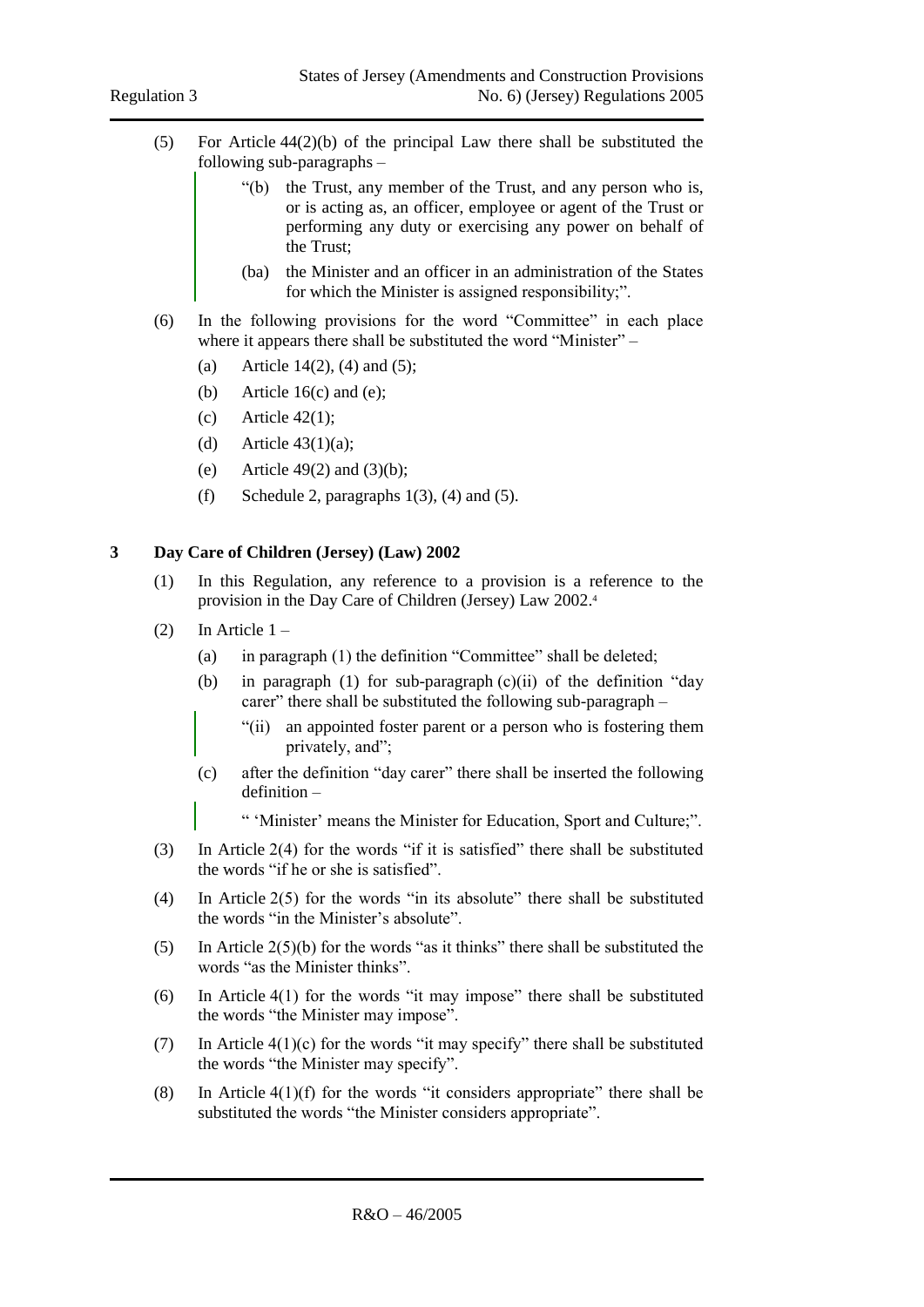- (9) In Article 5(1) for the words "it shall issue" there shall be substituted the words "the Minister shall issue".
- (10) In Article 6(1) for the words "it may prescribe" there shall be substituted the words "the Minister may prescribe".
- (11) In Article 7(a) for the words "appears to it that the circumstances of the case are such that it would" there shall be substituted the words "appears to the Minister that the circumstances of the case are such that the Minister would".
- (12) In Article 8(1) for the words "its intention to do so and the reasons for its" there shall be substituted the words "the Minister's intention to do so and the reasons for the Minister's".
- (13) In Article 8(3) for the words "it shall give the person concerned written notice of its decision" there shall be substituted the words "the Minister shall give the person concerned written notice of the Minister's decision".
- (14) In Article 10(1) for the words "it may apply" there shall be substituted the words "the Minister may apply".
- (15) In Article 11(1) and 12(f) for the words "officer of the Committee" there shall be substituted the words "officer in an administration of the States for which the Minister is assigned responsibility who is".
- (16) In the following provisions for the word "Committee" in each place where it appears there shall be substituted the word "Minister" –
	- (a) Article 2(1), (2), (4) and (5);
	- (b) Article 3;
	- (c) Article  $4(1)$  and  $(2)$ ;
	- (d) Article  $5(1)$ ,  $(3)$  and  $(4)$ ;
	- (e) Article  $6(1)$ ;
	- (f) Article 7 and 7(b);
	- (g) Article 8(1), (2) and (3);
	- (h) Article  $9(4)$ ;
	- (i) Article 10(1), (2) and (4).

#### <span id="page-8-0"></span>**4 Subordinate enactments amended**

The enactments set out in the Schedule shall be amended as set out in that Schedule.

#### <span id="page-8-1"></span>**5 Citation and commencement**

These Regulations may be cited as the States of Jersey (Amendments and Construction Provisions No. 6) (Jersey) Regulations 2005 and shall come into force on the date on which Article  $42(3)$  of the States of Jersey Law  $2005<sup>5</sup>$ comes into force.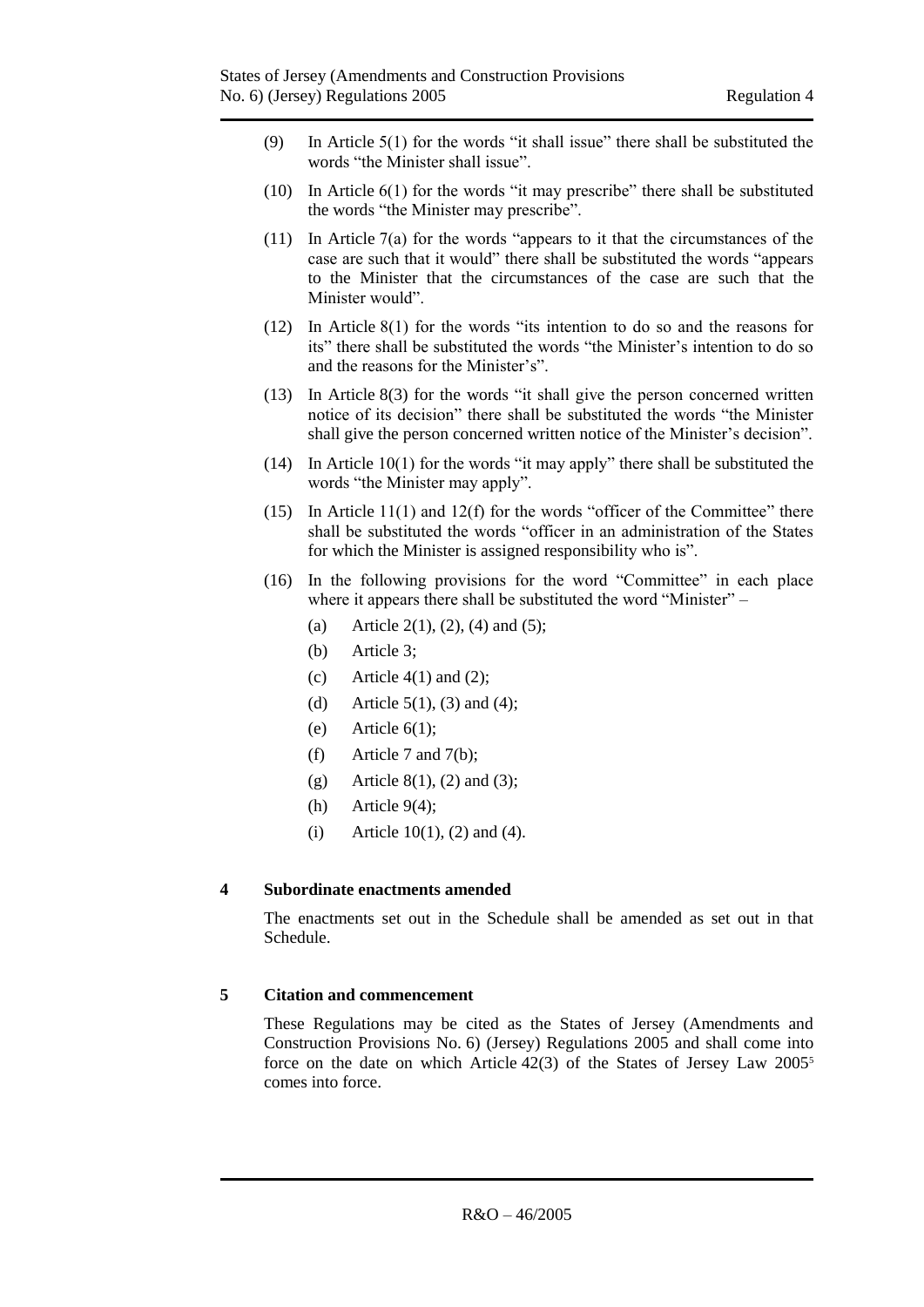## **M.N. DE LA HAYE**

*Greffier of the States.*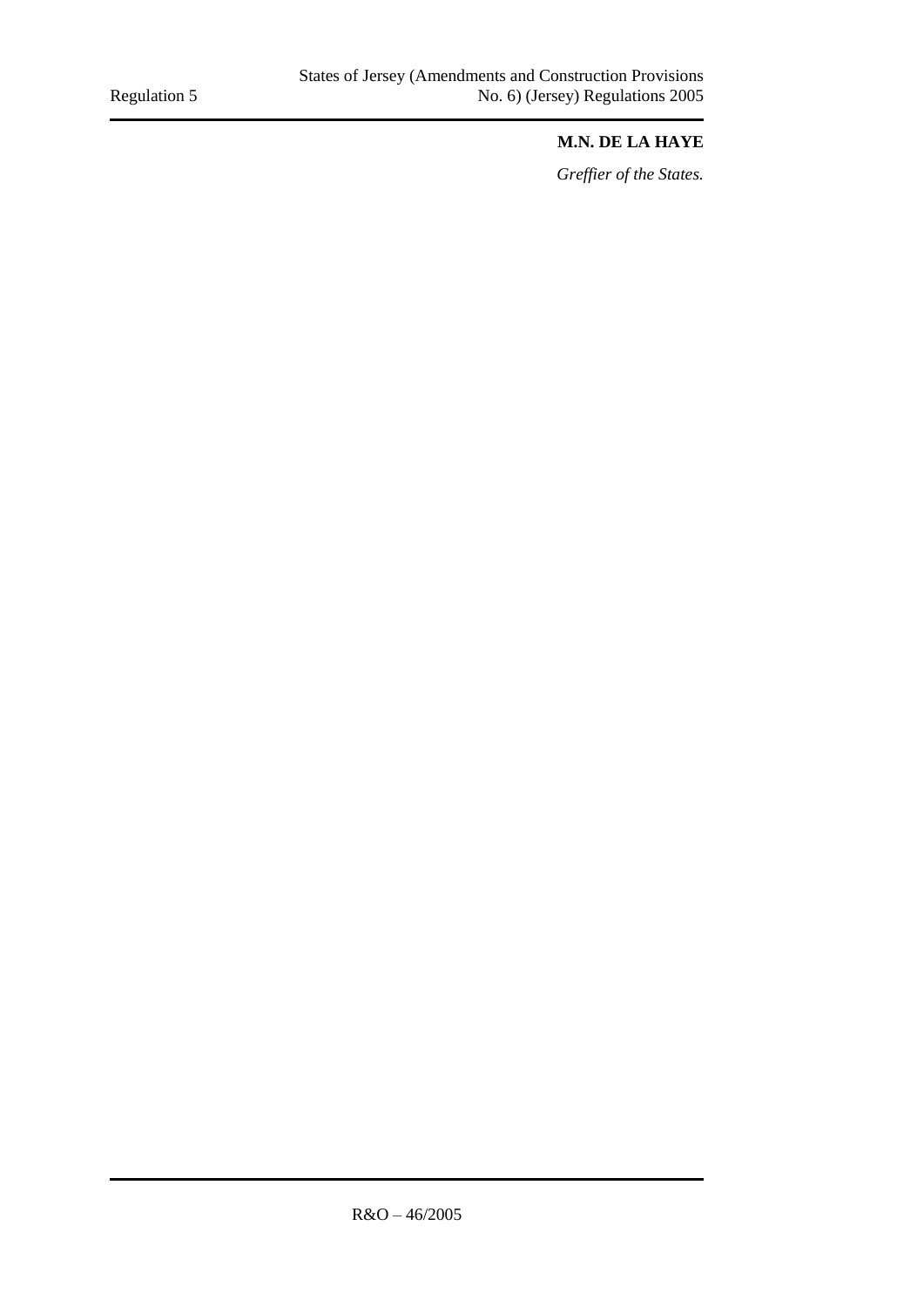## **SCHEDULE**

#### (Article 4)

## <span id="page-10-0"></span>**AMENDMENTS TO SUBORDINATE LEGISLATION**

#### <span id="page-10-2"></span><span id="page-10-1"></span>**1 Education (Discretionary Grants) (Jersey) Order 2001 – amended**

- (1) In this paragraph, any reference to a provision is a reference to the provision in the Education (Discretionary Grants) (Jersey) Order 2001. 6
- (2) In Article 1 in paragraph (1) after the definition "independent student" there shall be inserted the following definition –
	- " 'Minister' means the Minister for Education, Sport and Culture;".
- (3) In Article 6(3) for the word "Committee's" there shall be substituted the word "Minister's".
- (4) In Article 12(3) for the words "its option" there shall be substituted the words "the Minister's option".
- (5) In Article  $15(7)(a)$  for the words "it thinks fit" there shall be substituted the words "the Minister thinks fit".
- (6) In Article 15(10) for the words "it has" there shall be substituted the words "the Minister has".
- (7) In Article 17, for paragraphs (1) and (2) there shall be substituted the following paragraphs –
	- "(1) This Article applies where, under Article 27 of the States of Jersey Law 2005, the Minister delegates any of his or her functions under this Order to an officer.
	- (2) A panel shall be established to hear appeals made under this Article, of which the members shall be –
		- (a) subject to paragraph (3), the Director of Education within the meaning of the Education (Jersey) Law 1999 or an officer in an administration of the States for which the Minister is assigned responsibility who is nominated from time to time by the Director of Education;
		- (b) the Minister or a person who is nominated from time to time by the Minister; and
		- (c) a person, independent of an administration of the States for which the Minister has been assigned responsibility, who is nominated from time to time by the Minister.".
- (8) In Article 17(10) for the year "1966" there shall be substituted the year "2005".
- (9) In Schedule 1, Article 5(c) for the words "Health and Social Services Committee, made under the Children (Jersey) Law 1969" there shall be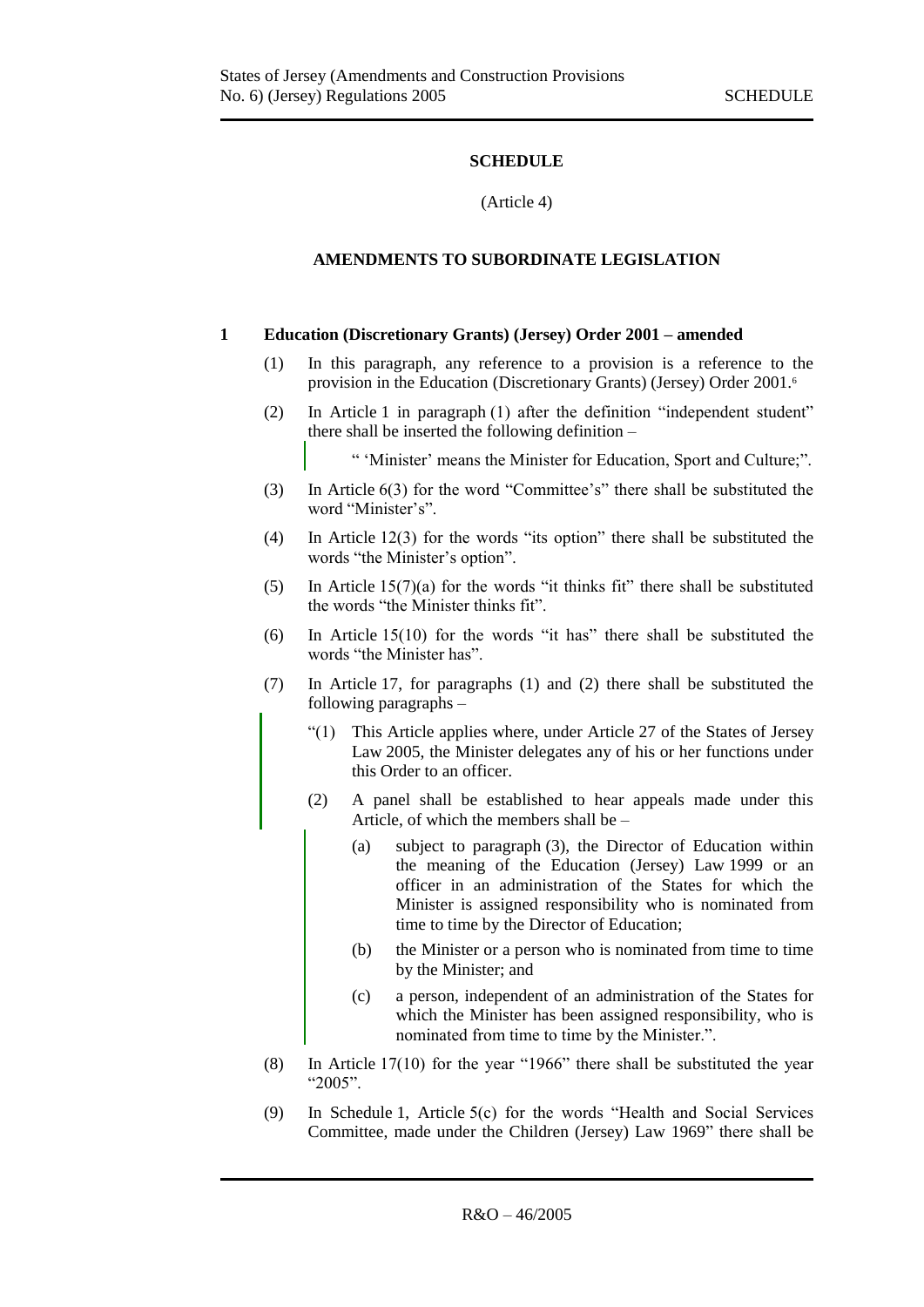substituted the words "Minister for Health and Social Services made under the Children (Jersey) Law 2002".

- (10) In the following provisions for the word "Committee" in each place where it appears there shall be substituted the word "Minister" –
	- (a) Article  $3(1)(a)$  and (2);
	- (b) Article  $5(5)$ ;
	- (c) Article 9;
	- (d) Article  $10(2)(b)$  and (4);
	- $(e)$  Article 11(1):
	- (f) Article 12(2), (3) and (4);
	- $(g)$  Article 13(1);
	- (h) Article 14(2), (3) and (5);
	- (i) Article 15(2), (5), (6), (7), (10) and (11);
	- (j) Article 16;
	- (k) Schedule 1, Articles  $2(4)$  and  $5(b)$ .

#### <span id="page-11-0"></span>**2 Public Library (Jersey) Regulations 2003 – amendments relating to appointment of staff**

- (1) In this paragraph, any reference to a provision is a reference to the provision in the Public Library (Jersey) Regulations 2003.<sup>7</sup>
- (2) In Regulation 3(1) for the words "Policy and Resources Committee" there shall be substituted the words "Chief Minister".
- (3) In Regulation 3(2) for the word "Committee" there shall be substituted the word "Minister".
- (4) In Regulation 4(1) for the words "Policy and Resources Committee" and "as it thinks fit" there shall be substituted the words "Chief Minister" and "as he or she thinks fit" respectively.

#### <span id="page-11-1"></span>**3 Public Library (Jersey) Regulations 2003 – further amendments**

- (1) In this paragraph, any reference to a provision is a reference to the provision in the Public Library (Jersey) Regulations 2003.
- (2) In Regulation  $(1)$ 
	- (a) the definition "Committee" shall be deleted;
	- (b) for the definition "Library Rules" there shall be substituted the following definitions –

" 'Library Rules' means rules made by the Minister under Regulation 8;

'Minister' means the Minister for Education, Sport and Culture;".

(3) In Regulation 2(2) for the words "Education, Sport and Culture Committee" there shall be substituted the word "Minister".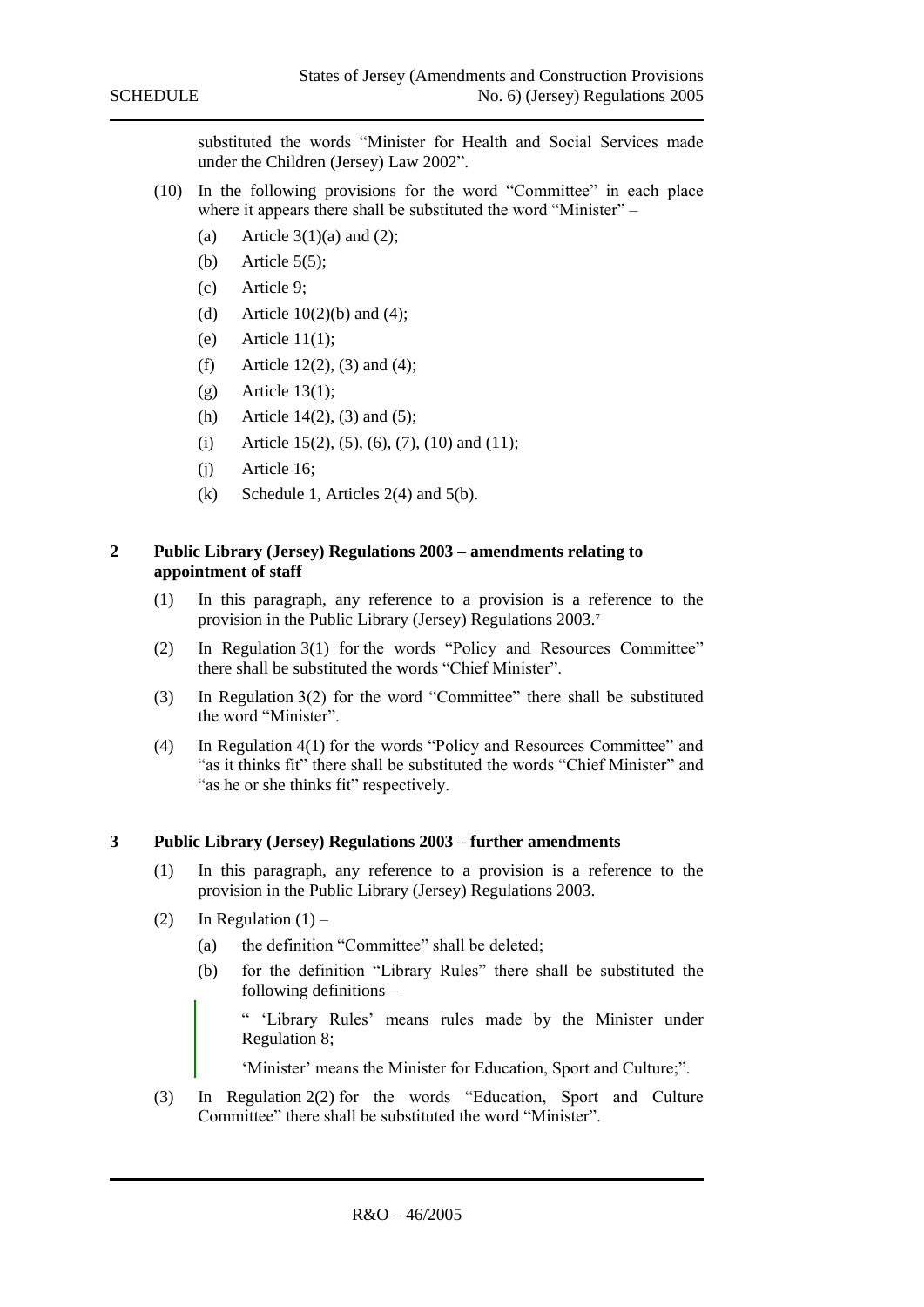- (4) In Regulation 5(1) for the words "its disposal" there shall be substituted the words "the Minister's disposal".
- (5) In the following provisions for the word "Committee" in each place where it appears there shall be substituted the word "Minister" –
	- (a) Regulation  $5(1)$ ;
	- (b) Regulation 6;
	- (c) Regulation 8(1);
	- (d) Regulation 9(2).

## <span id="page-12-0"></span>**4 Public Library (Jersey) Rules 2003 – amended**

In Rule 12(4) of the Public Library (Jersey) Rules 2003<sup>8</sup> for the word "Committee" there shall be substituted the words "Minister for Education, Sport and Culture".